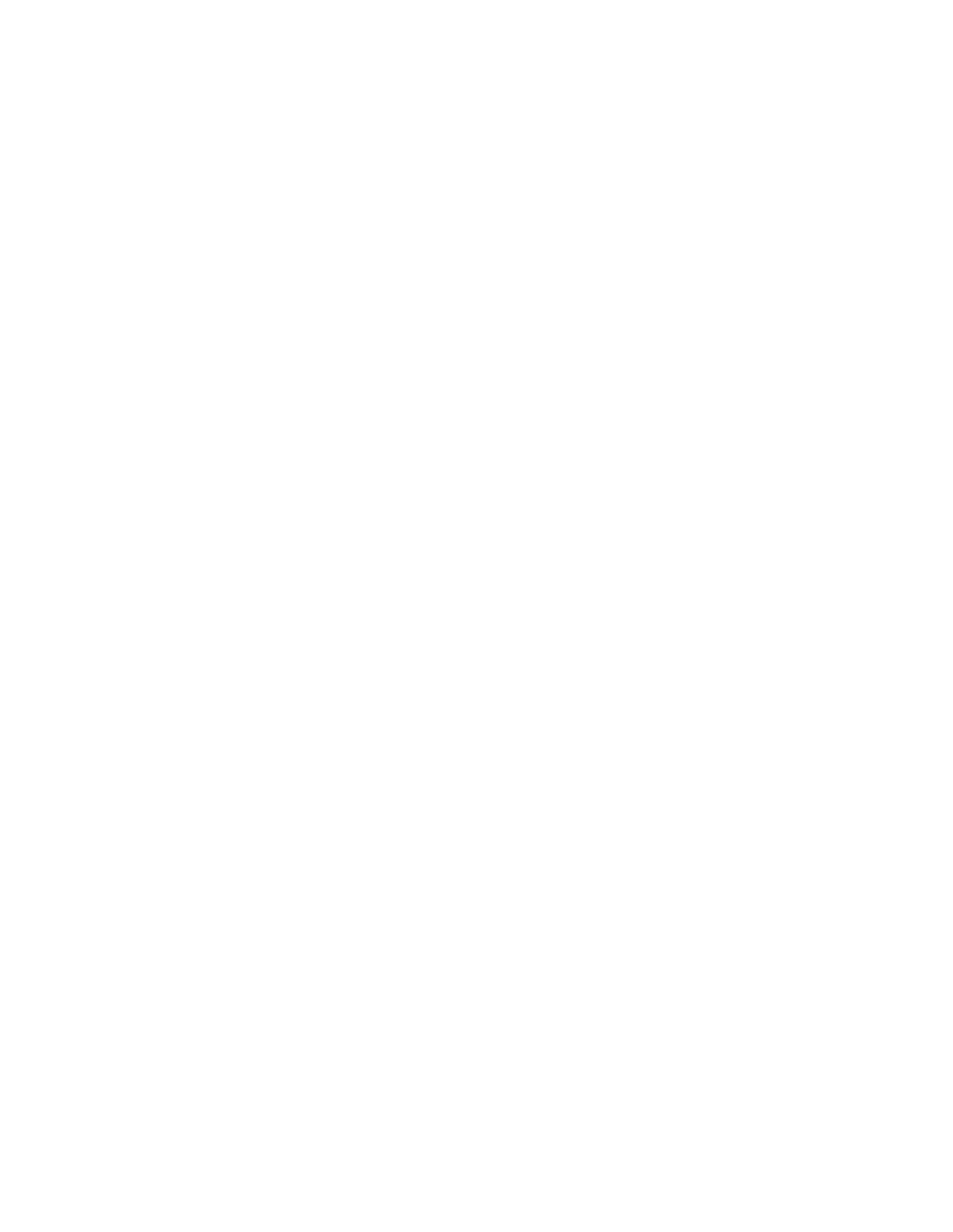treatment costs (3). It is a significant new family of anti-malarial medications that is becoming increasingly popular around the world. Derivatives that are semi-synthetic and synthetic are also being developed. Artemisinin derivatives act swiftly and are soon removed (4).

Artemether, a highly effective antimalarial medication, has the potential to cure Plasmodium falciparum infections. Artemether, on the other hand, is rapidly destroyed by stomach acids and removed from the body following oral administration, resulting in weak therapeutic effects and a severe impediment to the clinical cure of malaria (5). To address this issue, we developed this drug by combination of (ART- ATM) they might be an excellent candidate for visceral leishmaniasis treatment (VL).

## **Material and methods**

# **Culture of** *Leishmania donovani*

*L. donovani* (MHOM/IQ/2005/MRU15) isolate, from a patient clinically diagnosed with VL, was kindly provided from Medical Research Unit, College of Medicine, AL-Nahrain University (6). Procyclic Promastigotes of *L. donovani* was cultured in RPMI-1640 medium (Roswell Park Memorial Institute) (HiMedia Laboratories, India). The medium was prepared according to the manufacturer's instructions at pH 7.2, supplemented 10% heat-inactivated fetal calf serum was added to the mix (HIFCS),100 IU/ml penicillin, and 100 g/ml streptomycin, and cultured for three days at  $25 \pm 1^{\circ}$ C to allow promastigotes to enter log phase (7).



**Figure 1. Chemical structure of Artemether**

#### **Artemether Preparation**

ATM (C<sub>16</sub>H<sub>26</sub>O<sub>5</sub>) was obtained from TOCRIS biotechne, UK and prepared according to manufacturer's, in which 3 mg was dissolved in 500 l of DMSO (99.9%). For this study, six 2-fold serial dilutions of the ATM stock (200 to 6.25g/mL) were made.

# **Artemisinin Preparation**

ART (C<sub>15</sub>H<sub>22</sub>O<sub>5</sub>) was purchased from TOCRIS biotechne, UK and prepared according to manufacturer's, in which 3 mg was dissolved in 500 l of DMSO (99.9%). For this study, six consecutive dilutions of the ART stock at a factor of two (200 to 6.25g/mL) were made.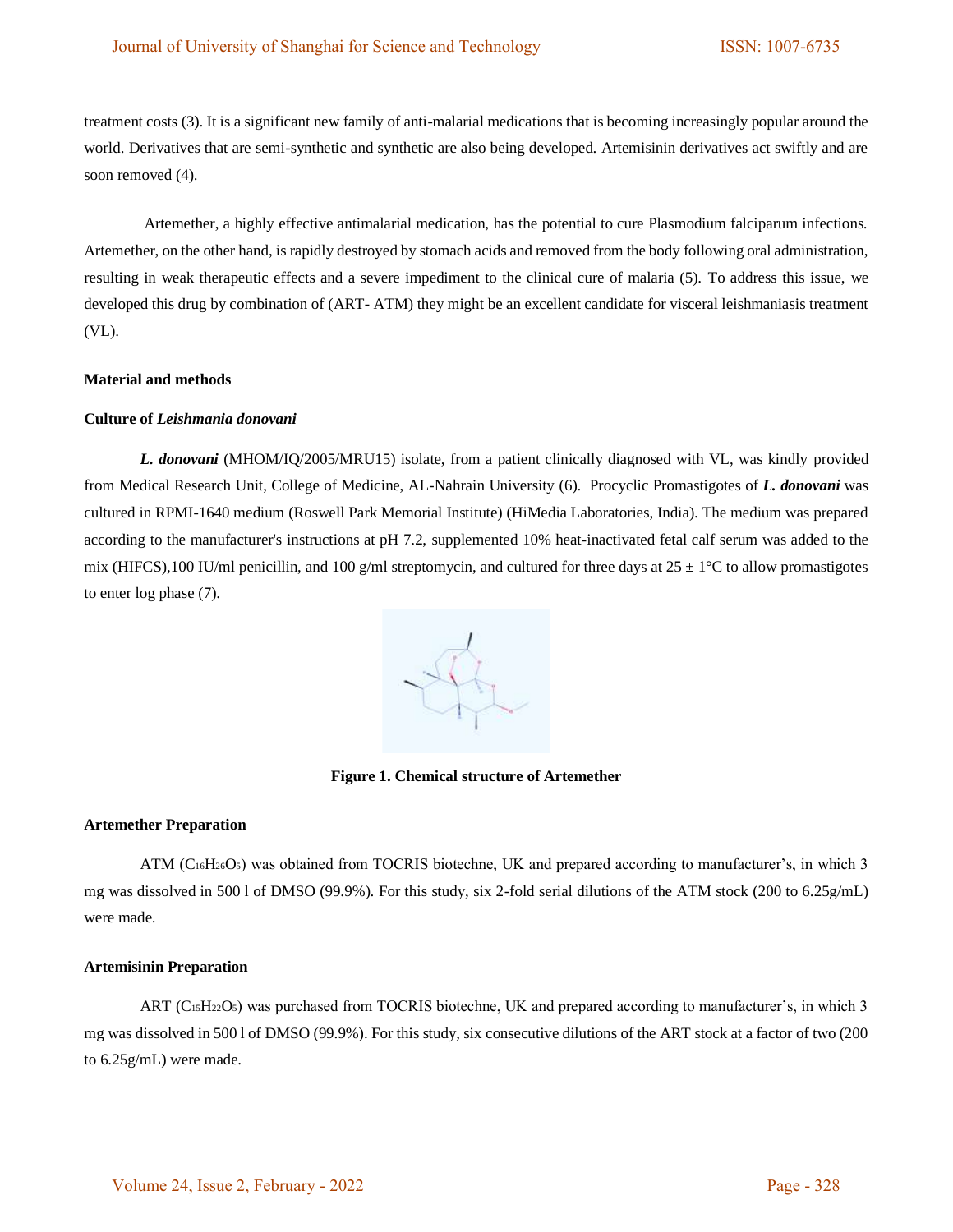## **Combination of (ART- ATM)**

When utilizing the ATM combination, each drug was combined in a same concentration (for example, 200 μg/mL **ART** + 200 μg/mL **ATM**, 100 μg/mL **ART** + 100 μg/mL **ATM**, and so on).

#### **Promastigote Assay**

A microtitration plate was used to determine the 50% inhibitory concentration (IC50) of Artemether and the combination of (ART- ATM) on *L. donovani.* Each well had a total volume of 200 μl and included parasite culture medium  $(10<sup>6</sup>$  promastigotes/mL), as well as antibiotic. Artemether and a combination of (ART- ATM) were also used in the wells at concentrations of (200, 100, 50, 25, 12.5, and 6.25) μg /ml (each one was in triplicate). The plate was incubated at 26°C for 24 hours, 48 hours, and 72 hours before being examined under a microscope. The IC50 was calculated based on the results of the first 24 hours. The IC50 was calculated using a linear regression of plots.

## **Promastigote Viability by MTT Assay**

The MTT test was used to assess whether Artemether and a mixture of and combinations (ART- ATM) were cytotoxic to *L. donovani*. Briefly, 10<sup>6</sup>/mL of log-phase procyclic promastigotes were treated to various concentrations of Artemether and a mixture of Artemether and other chemicals (ART- ATM). MTT solution (20 μL) was added to each well after 24, 48, and 72 hours of incubation at 26°C, and the culture were then incubated in a dark environment at 37°C for 4 hours. The pellets were put to (50 μL) Dimethyl sulfoxide (DMSO) after centrifugation at 300 rpm for 10 minutes (8). The optical densities (OD) at 620 nm were measured after 10 minutes, and the viability % was calculated in the following manner: Viability percentage= (Absorbance of treated cells/Absorbance of control cells) ×100.

#### **Analyze the Data**

The findings were evaluated using the SPSS program version 28 by comparing the mean parasite count in each medicine and its corresponding concentrations, as well as discovering significant differences between the control and test groups. (P< 0.05) was used to determine whether the difference was significant. Non-linear regression was used to calculate the IC50.

#### **Results**

#### *In vitro* **Experiments Procyclic Promastigote screening**

The current research looked at the impact of (200,100 ,50 ,25 ,12.5 ,6.25) μg/mL concentrations of Artemether (ATM) and (ART- ATM) combination under in vitro circumstances, they were assessed on procyclic promastigotes of *L. donovani.*  The study's findings showed that the combination of Artemether (ATM) and (ART- ATM) inhibited the proliferation of procyclic promastigotes. In this case, however, Artemether (ATM) was more effective than the (ART- ATM) combination figures 2 and 3 demonstrate the growth curves of promastigotes. At 24-, 48-, and 72-hours following incubation, a dose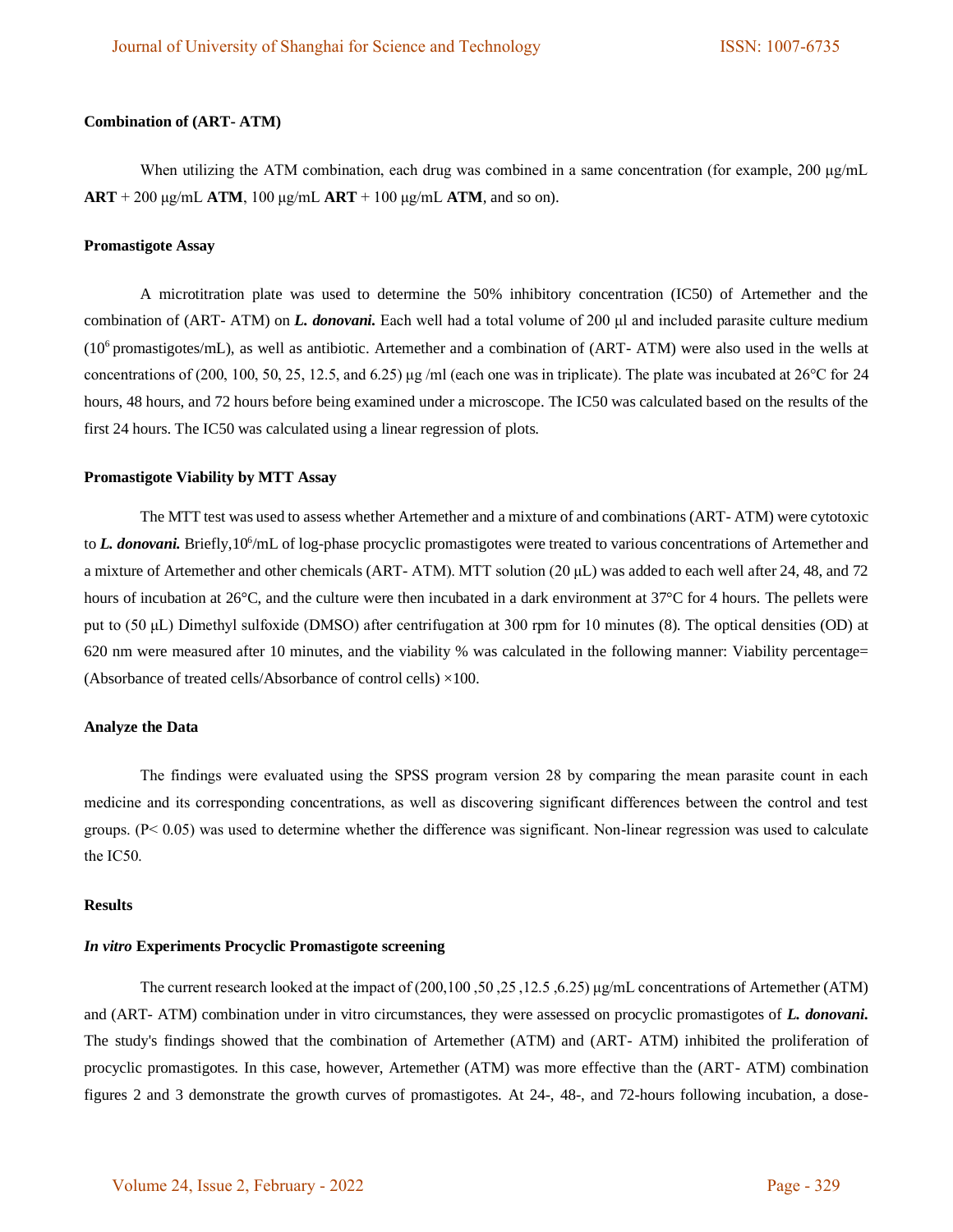dependent growth suppression was seen in this figure. The IC50 is a measure of how effective a drug is (50 percent inhibition concentration of cell growth) the concentrations of Artemether (ATM) and (ATR- ATM) were determined to be 100 g/mL and 200 g/mL, respectively. Artemether (ATM) has a greater growth-inhibitory impact on promastigotes when compared to the other drug combination. MTT techniques validated the effect of these medicines in the promastigote assay.



**Figure 2.** Absorbency with different concentrations of **ATM** against promastigotes through 24, 48, and 72 hours.

The IC50 values of Artemether (ATM) and (ART- ATM) combination were determined as 100 and 200 μg/mL, respectively for three periods show in Table (1). The Artemether (ATM) was found to be effective in eliminating *L. donovani*  procyclic promastigote, and the results were validated using the MTT method. Figures 4 and 5 indicate that as the medicine dose was raised, the parasite number decreased. The (ART- ATM) combination had a lower effect on procyclic promastigotes than either Artemether (ART) ( $P < 0.05$ ), and both combinations exhibited modest cytotoxic effects on procyclic promastigotes. Artemether (ART) was effective against promastigotes more than (ART- ATM) combination.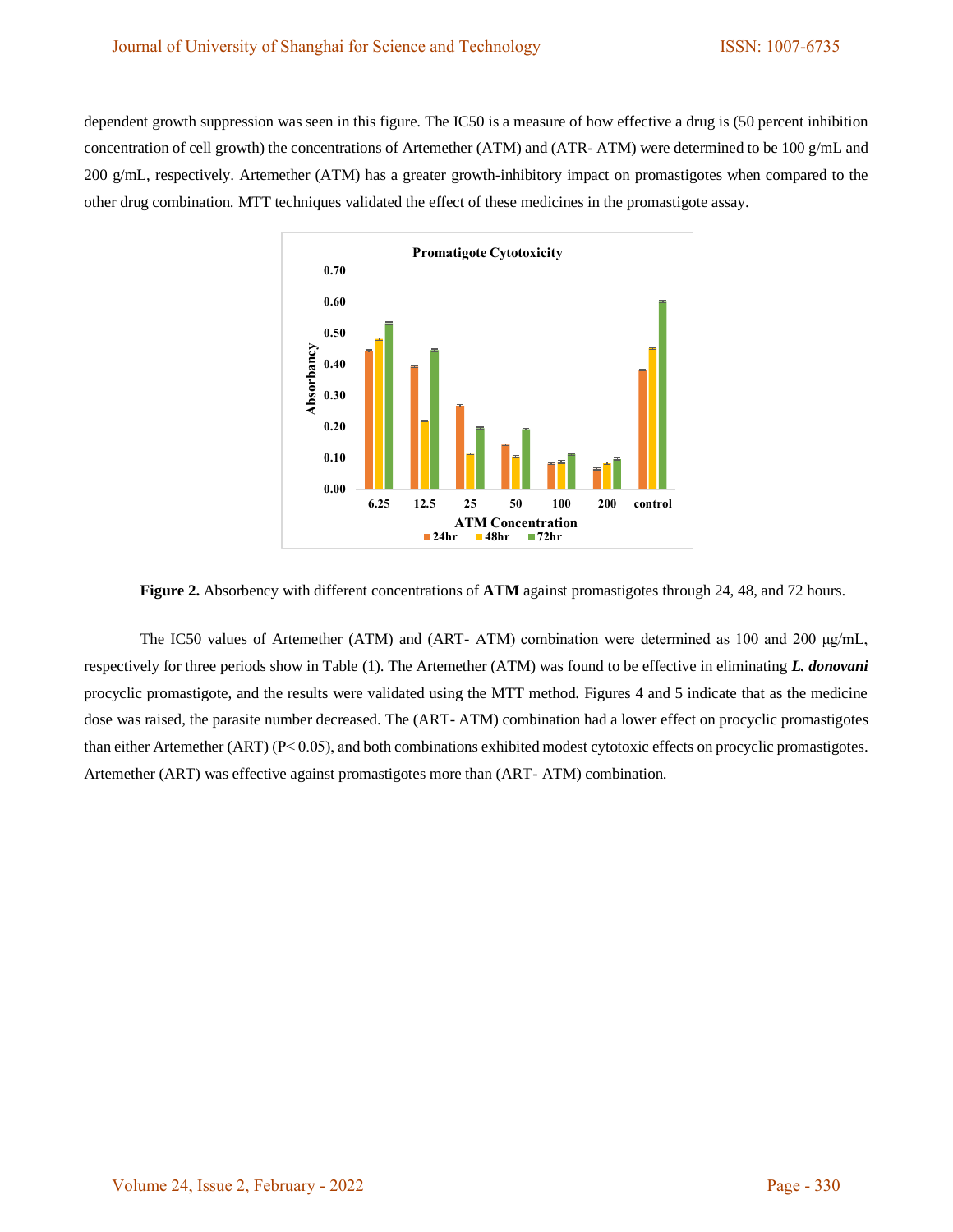

**Figure 3.** Absorbency with different concentrations combination of **(ATM - ART)** against promastigotes through 24, 48, and 72 hours.

**Table 1.** IC50 values of promastigotes for **(ATM)** and Combination of **(ART- ATM)**

| $IC50$ mg                    | 24hr | 48hr | 72 <sub>hr</sub> |
|------------------------------|------|------|------------------|
| Artemether (ATM)             | 3.55 | 2.06 | 6.40             |
| Combination of (ART-<br>ATM) | 1.96 | 4.87 | 5.86             |



**Figure 4.** Cell viability of promastigotes after 24 ,48 and 72 hours treatments with **(ART- ATM) combination.**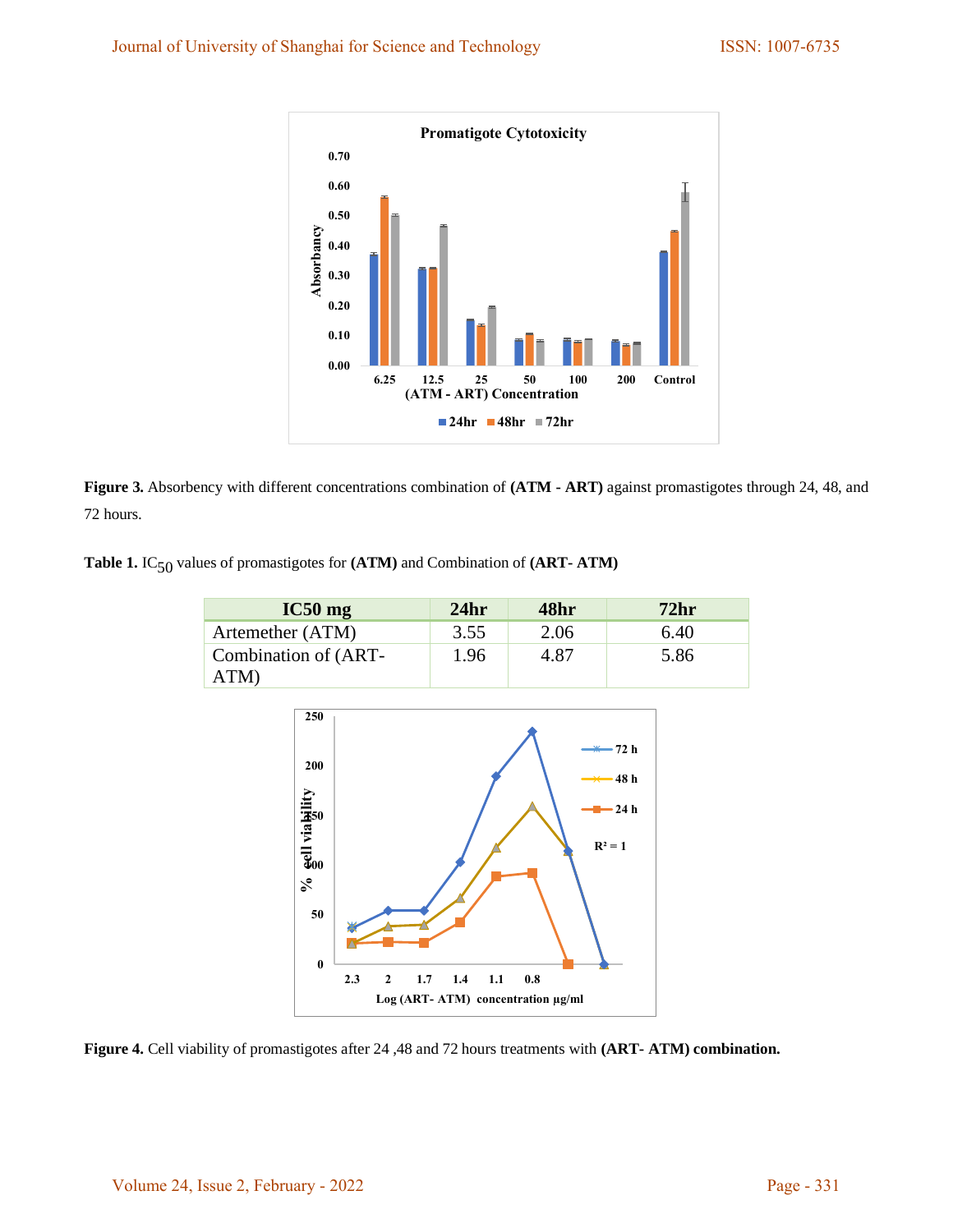

**Figure 5.** Cell viability of promastigotes after 24 ,48 and 72 hours treatments with (**ATM).**

#### **Discussion**

Because there is currently no viable vaccine for visceral leishmaniasis (VL), it is vital to discover new, safe therapeutic options. In this context, existing medications for visceral leishmaniasis are linked to a slew of negative consequences. As a result, new approaches to leishmaniasis treatment are necessary (9). For the present being, the most important drugs used to treat the condition are pentavalent antimonial compounds.

These chemicals have several drawbacks, including side effects, painful injections, a protracted treatment course, expensive costs, medication resistance, and therapeutic failure. As a result, researchers are increasingly concentrating their efforts on developing cheaper and more effective medications with fewer or no adverse effects (10). Plant extracts having a high anti-leishmania effect and minimal cytotoxicity for human cells are thus beneficial. In the current investigation, the medications tested were found to have effective characteristics against the parasite in vitro. Artemether is a new anti-malarial medicine that has been demonstrated to have anti- leishmanial effects. It is a derivative of Artemisinin, which derived from the Artemisia annua plant. Artemether, which has a high efficiency and low toxicity, could be a good choice for leishmaniasis treatment. Scientists have confirmed that the powerful antiparasitic action of Artemether is attributable to the presence of an endoperoxide bridge. It is used to treat the erythrocytic phases of malaria caused by Plasmodium species (9). Artemether is used to treat parasite illnesses such as Fasciola (11). *Schistosoma (japonicum, mansoni,* and *hematobiuom*) were treated alternately for 2, 3, and 4 weeks (12) and Clonorchis (13).

Artemether is a potent medication with a short half-life (three hours). We employed artemisinin in conjunction with artemether to manage drug dosage in oral and injection forms due to artemether's short half-life (14). The antiparasitic effect of Artemisinin in *Leishmania major* was estimated in a study by Ghaffarifar F *et al.,* who discovered the cytokine pattern as well as the percentage of apoptosis generated by Artemisinin.It was discovered that Artemisinin causes cytotoxicity in *L.major* cells through an apoptosis- related mechanism (15). To our knowledge, no research has investigated on *Leishmania donovani* promastigotes, the effects of combining (ART- ATM). The (ART- ATM) combination demonstrated an inhibitory effect on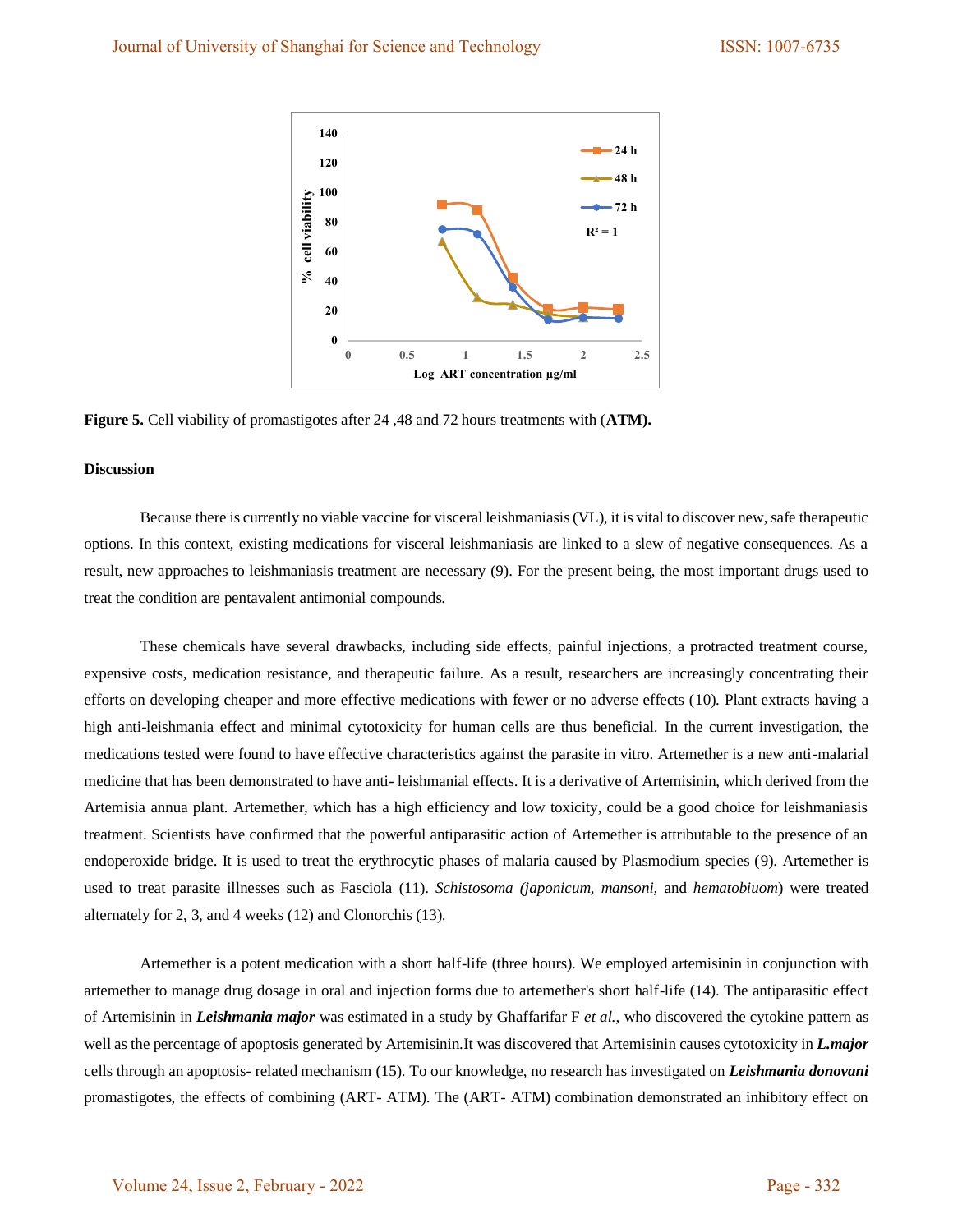promastigotes at all time points, according to our findings; however, the mechanism of action is unknown. In addition, Artemisinin-glucantime or Artemisinin-Shark cartilage combinations were found to be effective inhibitors of *L. major* in a study conducted by Ghaffarifar F *et al.* It's also discovered that the Art-ShCE combination inhibits *L. major* promastigotes and amastigotes more effectively than other medication combinations, and that it's not hazardous to un-infected macrophages (16).

Artemether (ART) has been shown in several studies to be an effective and safe treatment option for localized cutaneous leishmaniasis (CL). Although the intralesional meglumine antimoniate medicines had a higher cure rate, intralesional Artemether is considerably cheaper, more commonly available, and efficacious and safe (17). Artemisinin's anti-leishmanial properties are connected to the rupture of its endoperoxidase bridge, which leads in the generation of oxygen radicals. Oxygen radicals can easily block *Leishmania* mitochondrial complexes due to the parasite's relatively low antioxidant system (18). An experimental *Leishmania donovani* research on mice, verified the survival of animals after treatment with Artemisinin alone or in combination with diminazene with IC50 of 4.64 μg/ml and 2.28 μg/ml, respectively [19].

According to some research, *A. sativum* extract enhanced *apoptosis in Leishmania major* promastigotes as a plant product*.* The proportion of apoptosis in their study using 37 μg /mL as IC50 was 86.11 percent, but the proportion of apoptosis in the other study using 25 μg /mL as IC50 was 33.19 percent (20,21). Artemether, particularly in oral therapy, is an effective and straightforward technique that could be used to treat visceral leishmaniasis (21). According to the findings, it is a very promising medicine that can be recommended as an effective, convenient, and even alternative treatment option for *leishmania*  species. The current study has several advantages. For starters, there have been few studies on visceral leishmaniasis in the country, and our work is unquestionably valuable in this regard. Second, two curative medicines, Artemether and a combination of (ART- ATM), were studied for management. There is a need to more further comparative test on Artemether and Combination of (ART- ATM), so that the current study's findings may be confirmed.

## **Conclusion**

Finding a novel treatment for Visceral leishmaniasis appears to be more feasible today than it has ever been. On *L. donovani* promastigotes, the data demonstrated a potential lethal effect. This shows that these substances could be regarded as a future herbal therapeutic candidate for the treatment of Visceral leishmaniasis (VL).

## **Reference**

- 1. Grazzia N, Boaventura S, Garcia V.L, Gadelha F.R , Miguel D.C. Dihydroartemisinin, an active metabolite of artemisinin, interferes with Leishmania braziliensis mitochondrial bioenergetics and survival. Parasitology research.2021Janu 18;120:705-713.
- 2. Goto H, Lindoso JA. Current diagnosis and treatment of cutaneous and mucocutaneous leishmaniasis. Expert Review of Anti-infective Therapy. 2010; 8(4) : 419 -33.
- 3. Kayser O, Kiderlen A F, Croft S L. Natural products as potential antimicrobial parasitic drugs. Parasitology Research. 2003;90:S55–S62.
- 4. De Vries P, Dien T. Clinical pharmacology and therapeutic potential of artemisinin and its derivates in the treatment of malaria. Drugs. 1996; 52:818
- 5. Ali, S.W., Mangrio, F.A., Li, F., Dwivedi, P., Rajput, M.U., Ali, R., Khan, M.I., Ding, W. and Xu, R.X. Co-delivery of artemether and piperine via core-shell microparticles for enhanced sustained release. 2021.Journal of Drug Delivery Science and Technology, 63, p.102505.